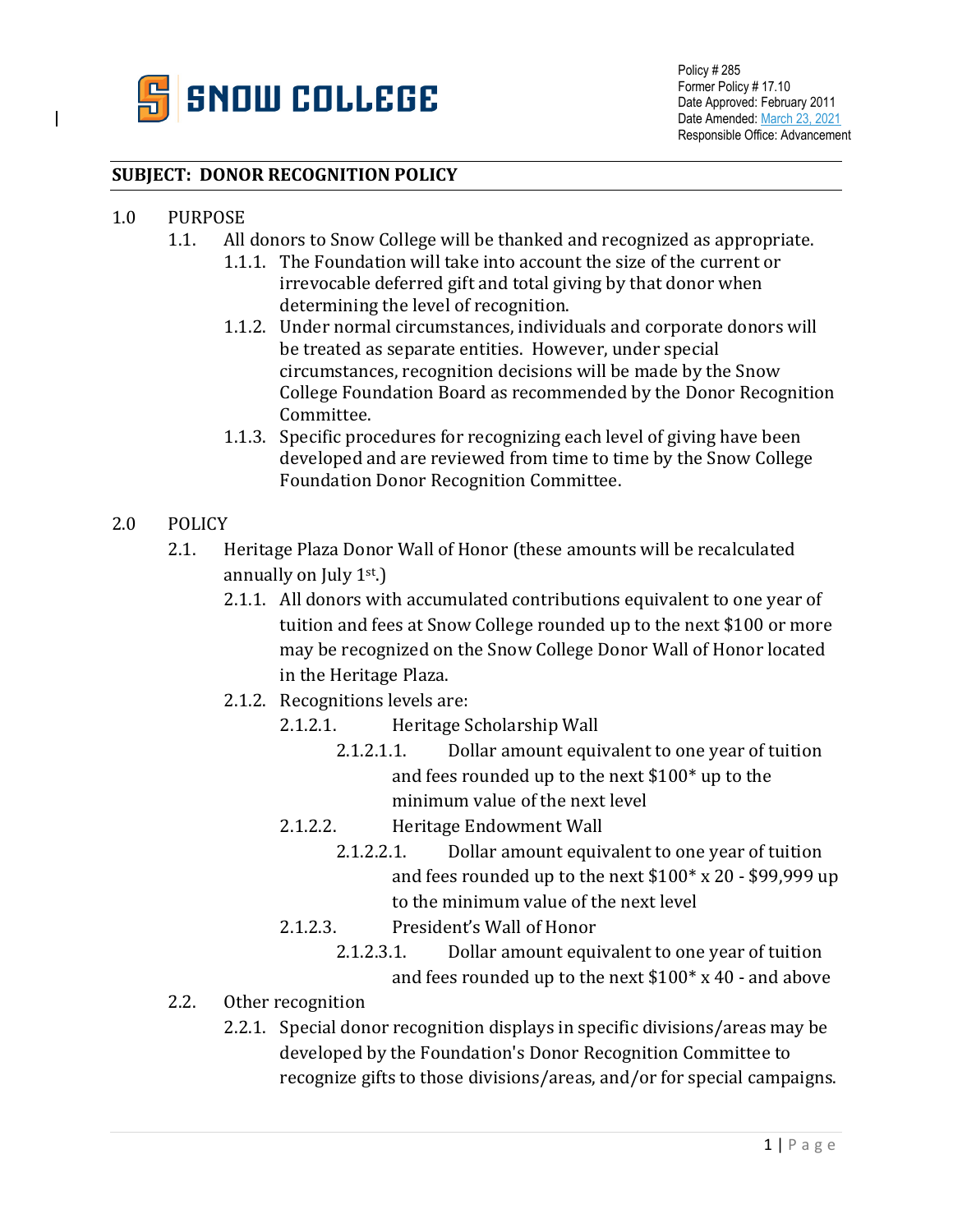

- 2.3. Other types of recognition that may be approved by the Donor Recognition Committee include:
	- 2.3.1. Recognition events (dedications and receptions, among others)
	- 2.3.2. Publicity (press releases, newsletter articles and listings, among others)
	- 2.3.3. Premiums or gift items for donors (plaques or similar items within IRS minimum standards)
- 2.4. Naming of Buildings and Facilities
	- 2.4.1. Donors making gifts of \$100,000 or more may be considered for permanent recognition through the dedication of a large conference room or meeting area, as long as the gift is at least one half the replacement of that unit.
	- 2.4.2. Classrooms may be dedicated for a single gift or pledge starting at \$25,000.
	- 2.4.3. Conference rooms may be dedicated with a single gift or pledge starting at \$50,000.
	- 2.4.4. Lobby areas and lounges may be dedicated with a single gift or pledge starting between \$25,000 - \$50,000.
	- 2.4.5. Only the Snow College Board of Trustees can approve the permanent naming of a room, area or building for a person. This would follow approval by the Foundation Board.
- 2.5. Endowment Recognition
	- 2.5.1. Donors giving the amount equivalent to one year of current tuition and fees rounded up to the next \$100 times  $920$ , either during their lifetime or through a bequest, may create a named endowment<sub>-</sub> Recognition will include a listing in the annual report of the name and amount of the endowment and how endowment earnings were or are to be used.
	- 2.5.2. Upon receipt of an undesignated bequest, the Foundation Board may create an endowment in memory of the decedent. Recognition is the same as a named endowment as detailed above. However, at a subsequent time, the board may elect to terminate the endowment and use the funds, in whole or in part, to facilitate a current need regardless of where the funds will be used. Although endowment recognition in the annual report will cease, recognition of how the funds were used to satisfy the current need will be provided in accordance with Sections II, III, V and VI outlined supra, whenever practical and appropriate.